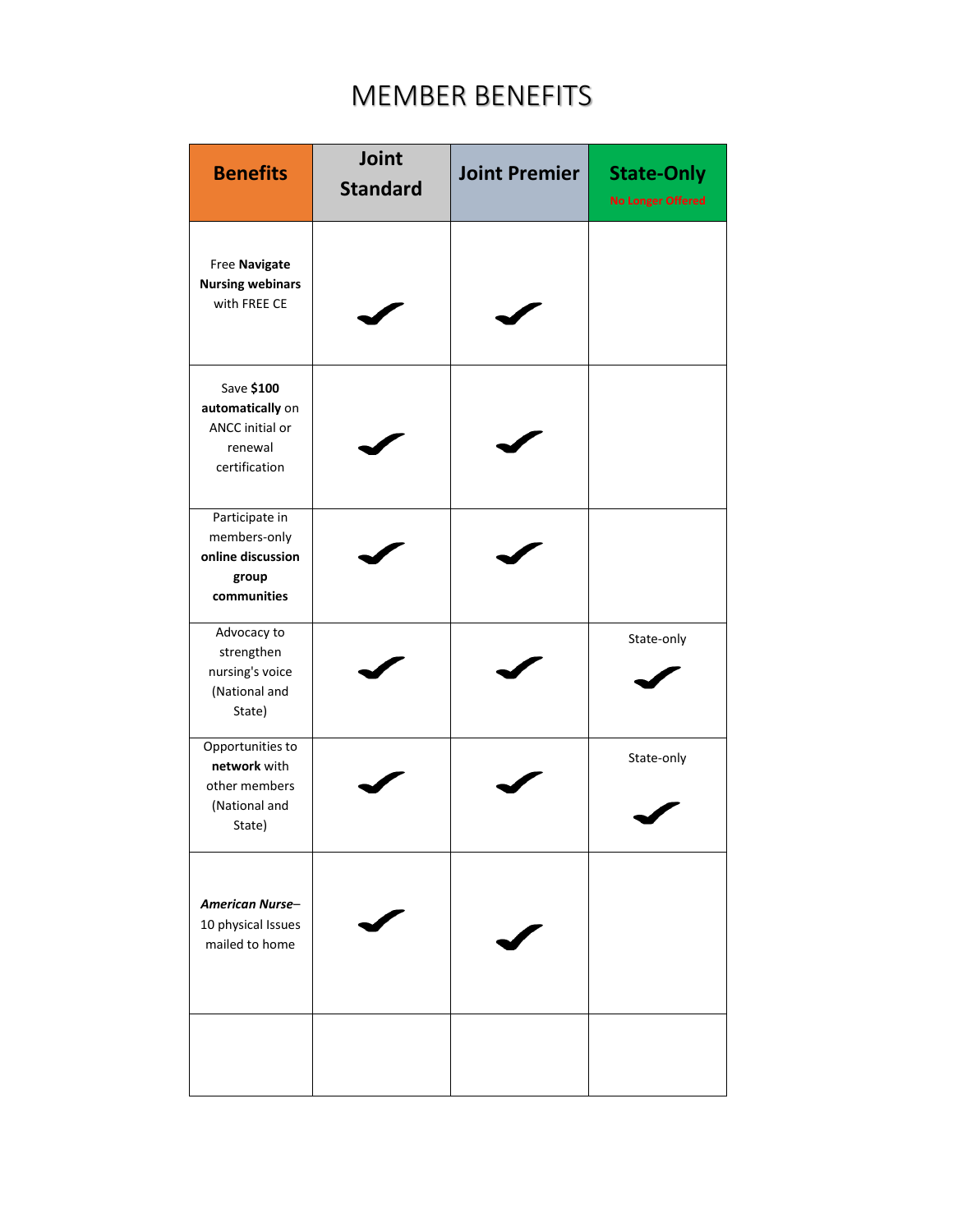| <b>American Nurse-</b><br>Monthly digital<br>edition                                                                                                                                      |  |  |
|-------------------------------------------------------------------------------------------------------------------------------------------------------------------------------------------|--|--|
| <b>OJIN</b> - The Online<br>Journal of Issues<br>in Nursing (digital)                                                                                                                     |  |  |
| <b>ANA</b><br>eNewsletters -<br>ANA SmartBrief,<br>Member News,                                                                                                                           |  |  |
| Participation in<br><b>ANA Mentorship</b><br>Program                                                                                                                                      |  |  |
| Member<br>Discounts on ANA<br>books, CE, and<br>professional<br>development<br>resources                                                                                                  |  |  |
| Participation in<br>ANA "Personal<br>Benefits" program<br>(liability<br>insurance, travel<br>discounts, student<br>loan solutions,<br>long-term care<br>insurance,<br>financial wellness) |  |  |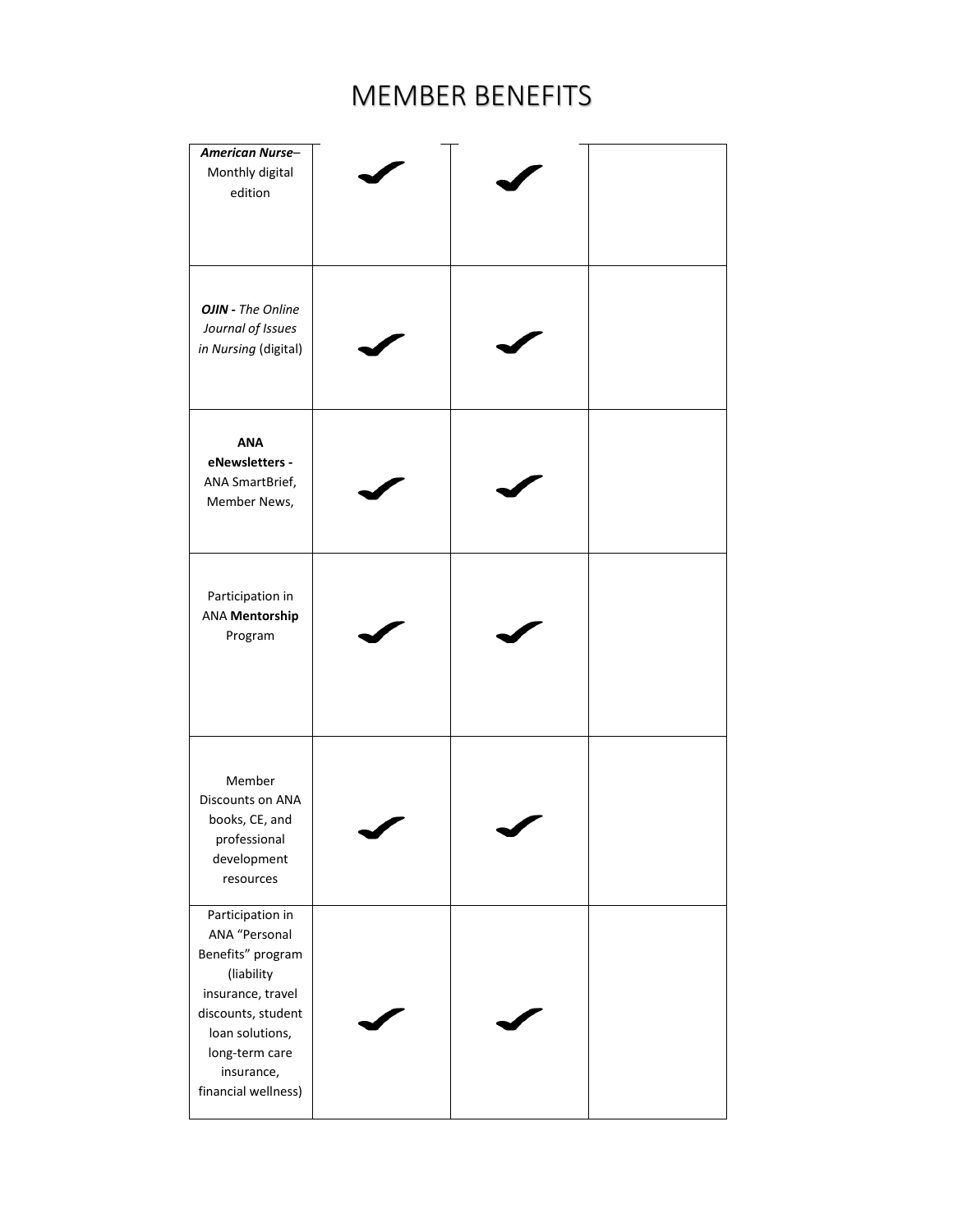| Participate in ANA<br><b>Political Action</b><br>Committee (PAC)                                        |  |  |
|---------------------------------------------------------------------------------------------------------|--|--|
| Coupon for an<br>additional \$100<br>savings on ANCC<br>Certification (new<br>or renewal)               |  |  |
| Unlimited free CE<br>from Lippincott<br><b>Nursing Center</b>                                           |  |  |
| Honor a Nurse<br>through the<br><b>American Nurses</b><br>Foundation                                    |  |  |
| Coupon for Free<br>Healthy Nurse,<br>Healthy Nation®<br>Salad Set                                       |  |  |
| 50% discount on<br><b>ANA Social Policy</b><br>or Code of Ethics<br>publications                        |  |  |
| Free ANCC<br><b>Certification Test</b><br><b>Strategies</b><br>Webinar                                  |  |  |
| <b>Free Digital</b><br>download of<br><b>ANA Scope and</b><br>Standards (3rd<br>Edition)<br>publication |  |  |